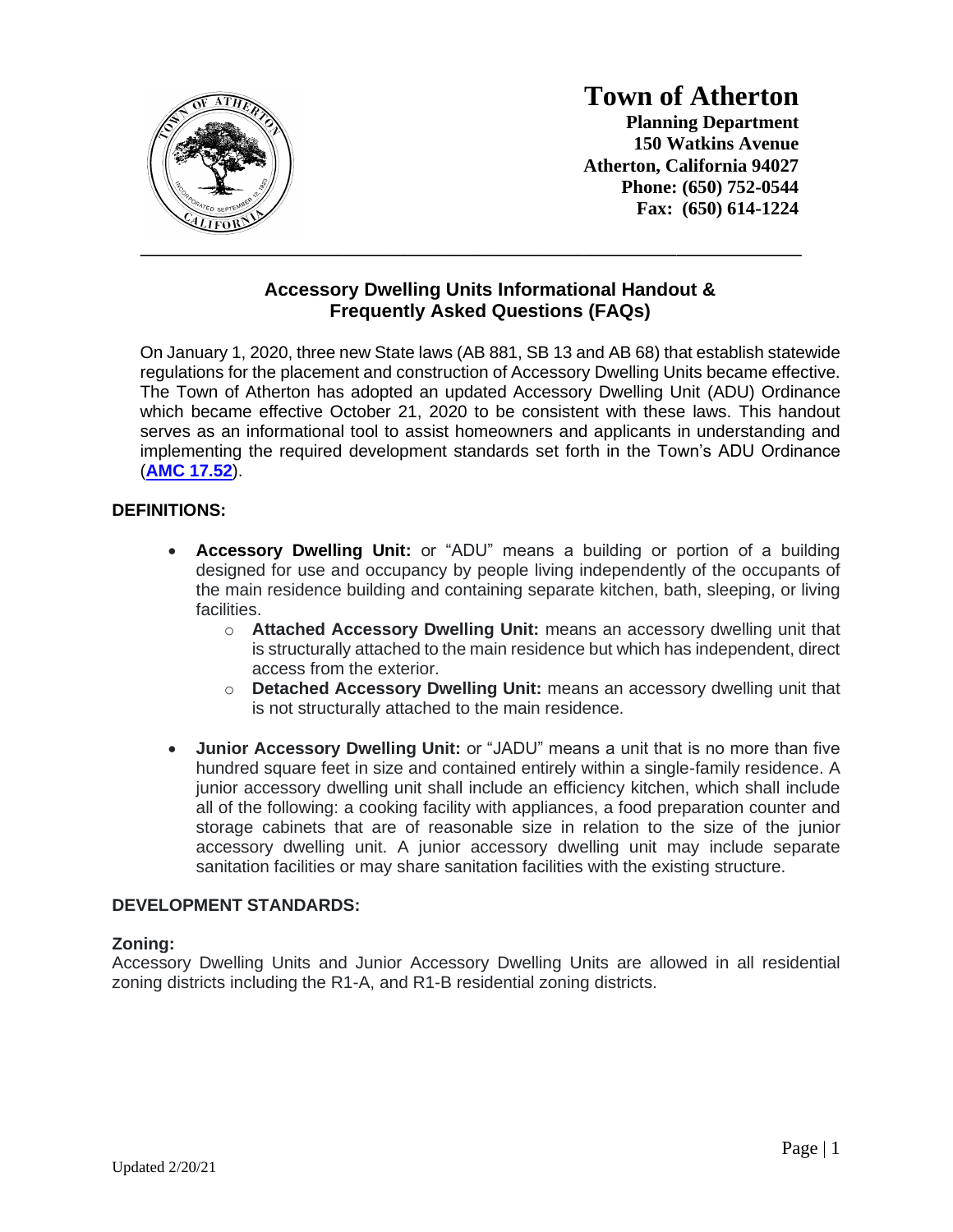# **Calculating Floor Area:**

| <b>Detached ADUs</b>                     |                                                                                                                                            |                                                                                                                                                                    |  |  |  |  |  |
|------------------------------------------|--------------------------------------------------------------------------------------------------------------------------------------------|--------------------------------------------------------------------------------------------------------------------------------------------------------------------|--|--|--|--|--|
| <b>Maximum allowed</b><br>square footage | Floor area exemption for<br>detached ADUs built up to<br>the 4-foot setback                                                                | Floor area exemption for<br>detached ADUs utilizing a<br>setback consistent with<br><b>Accessory Buildings</b><br>(AMC 17.40.040)                                  |  |  |  |  |  |
| 1200 SF                                  | Up to 800 SF<br>(any additional square footage<br>in excess of the 800 SF counts<br>toward the maximum allowed<br>floor area for the site) | 1,200 SF                                                                                                                                                           |  |  |  |  |  |
| <b>Attached ADUs</b>                     |                                                                                                                                            |                                                                                                                                                                    |  |  |  |  |  |
| <b>Maximum allowed</b><br>square footage | Floor area exemption for<br>attached ADUs built up to the<br>4-foot setback                                                                | <b>Floor area exemption</b><br>attached ADUs located in<br>the main buildable area and<br>encroaching no more than<br>20% of the required main<br>building setback |  |  |  |  |  |
| 1200 SF                                  | Up to 800 SF<br>(additional square footage in<br>excess of the 800 SF counts<br>toward the maximum allowed<br>floor area for the site)     | 1,200 SF                                                                                                                                                           |  |  |  |  |  |
| <b>JADUS</b>                             |                                                                                                                                            |                                                                                                                                                                    |  |  |  |  |  |
| Maximum allowed<br>square footage        | Floor Area Exemption                                                                                                                       |                                                                                                                                                                    |  |  |  |  |  |
| 500 SF                                   | 500 SF                                                                                                                                     |                                                                                                                                                                    |  |  |  |  |  |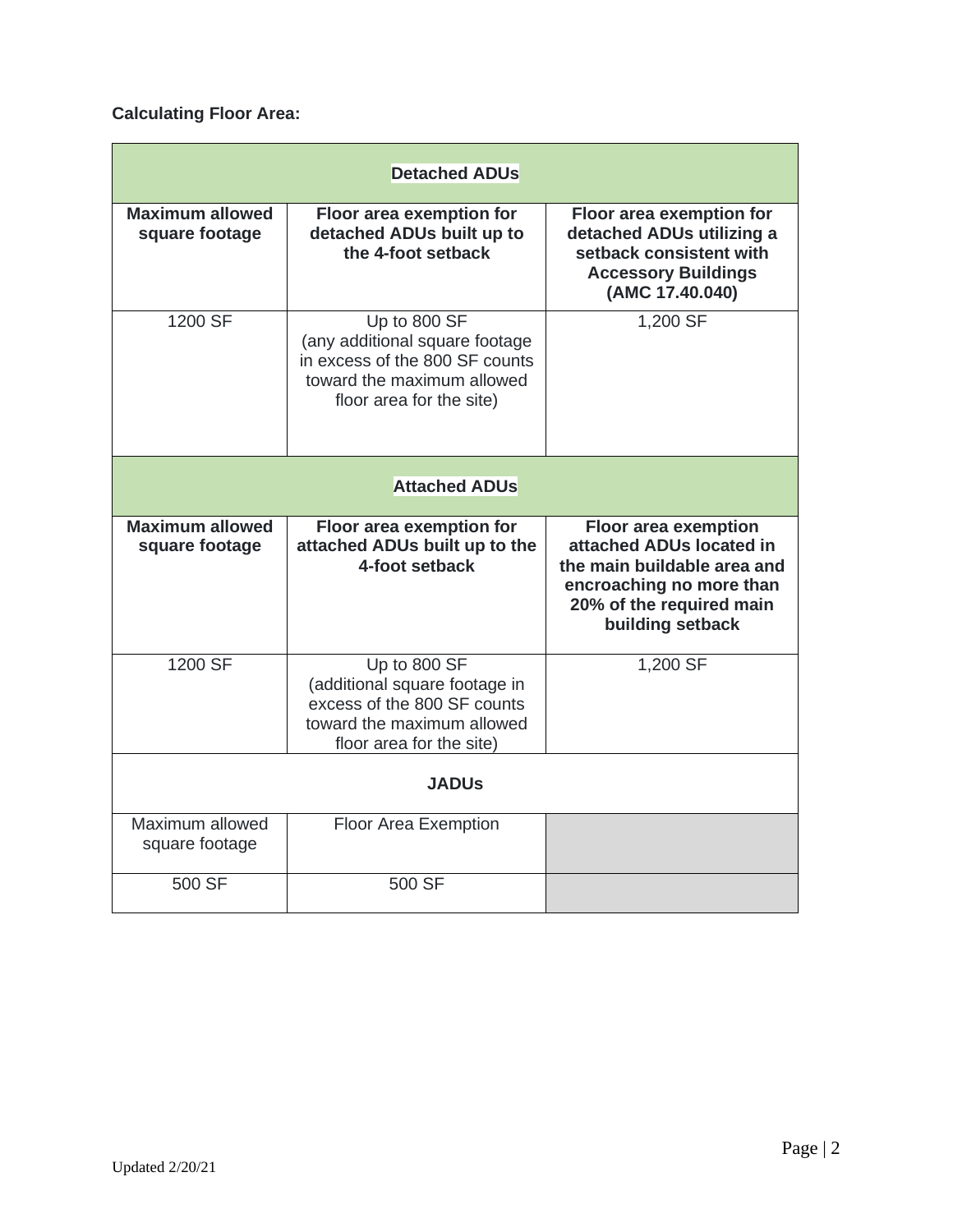## **Determining Setbacks:**

| <b>Detached ADU Setbacks</b>         |                                                                                               |  |  |  |  |
|--------------------------------------|-----------------------------------------------------------------------------------------------|--|--|--|--|
| <b>Front Setback</b>                 | 120' from the front property line<br>or 30 feet from the main<br>residence whichever is less. |  |  |  |  |
| Side Setback*                        | 4'                                                                                            |  |  |  |  |
| Rear Setback*                        | 4'                                                                                            |  |  |  |  |
| Setback from Main<br><b>Building</b> | 8'                                                                                            |  |  |  |  |

Setbacks for ADUs are summarized in the below tables:

**\***Detached ADUs that propose side *and* rear yard setbacks greater than 4 feet and that meet the minimum setbacks for detached Accessory Buildings/Structures are allowed additional floor area exemptions. See Section 17.52.040.5.B. of ADU Ordinance.

| <b>Attached ADU Setbacks</b> |                                              |  |  |  |  |
|------------------------------|----------------------------------------------|--|--|--|--|
| <b>Front Setback</b>         | Consistent with the main<br>building setback |  |  |  |  |
| Side Setback*                | 4'                                           |  |  |  |  |
| Rear Setback*                | Δ'                                           |  |  |  |  |

**\***Attached ADUs that propose side *and* rear yard setbacks that meet the minimum setbacks for main building with up to a 20% encroachment into these required setbacks are allowed additional floor area exemptions. See Section 17.52.040.5.B. of ADU Ordinance.

No setback requirement shall apply to any ADU or JADU constructed in an existing living area, a converted existing accessory structure or building, or for a new ADU or JADU constructed in the same location and built to the same dimensions as an existing structure.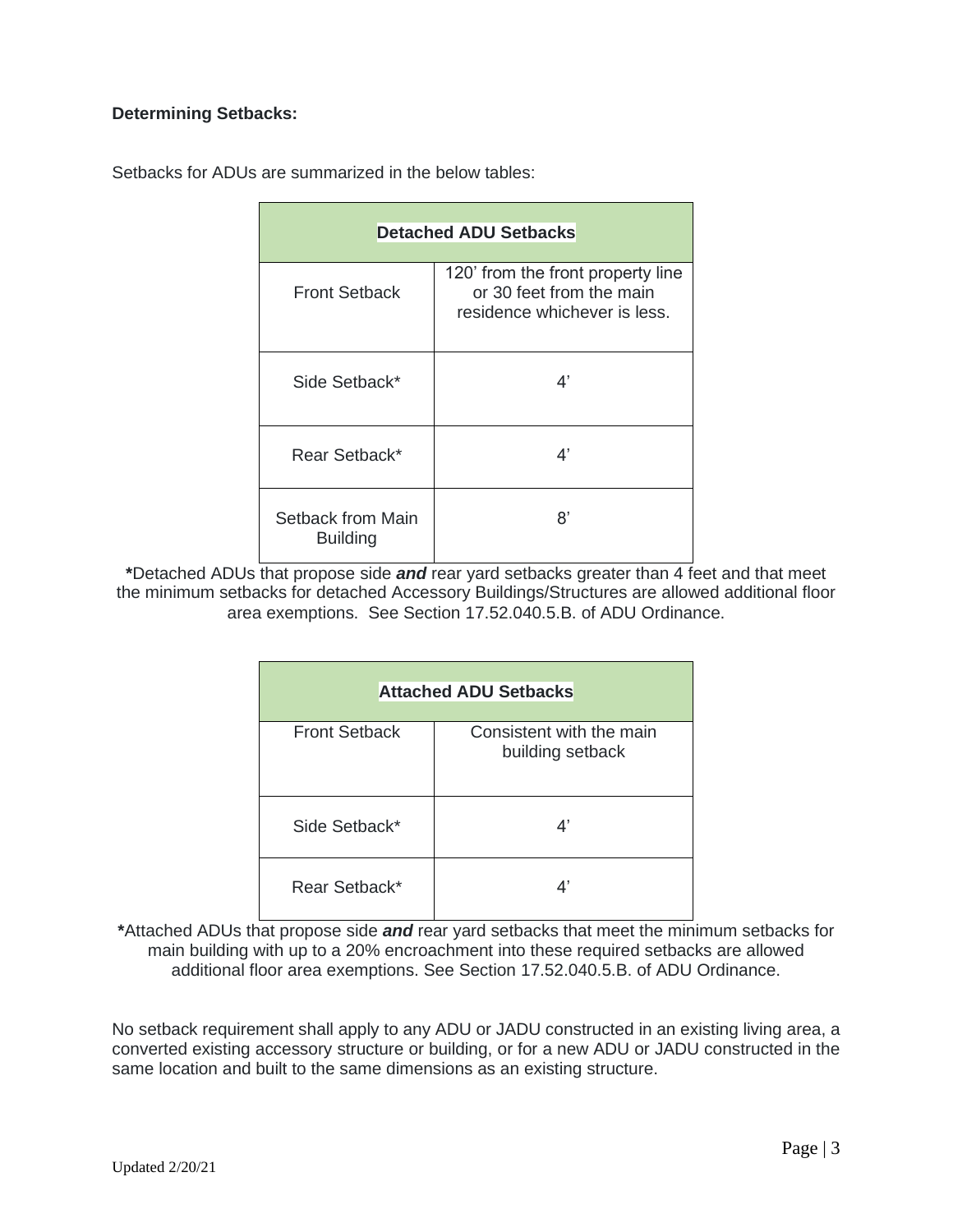# **Height:**

ADU height requirements are summarized in the below table. AMC 17.42 "Building Height and Measurement" describes how to measure building height. AMC 17.60 "Definitions" defines the terms "sidewall" and "endwall".

| <b>ADU Height Requirements</b> |     |                            |     |                            |     |  |  |  |
|--------------------------------|-----|----------------------------|-----|----------------------------|-----|--|--|--|
| <b>Detached ADU</b>            |     | <b>Attached ADU (R1-A)</b> |     | <b>Attached ADU (R1-B)</b> |     |  |  |  |
| Sidewall Height                | 11' | Sidewall Height            | 22' | Sidewall Height            | 18' |  |  |  |
| Maximum Height                 | 16' | Maximum Height             | 30' | Maximum Height             | 28' |  |  |  |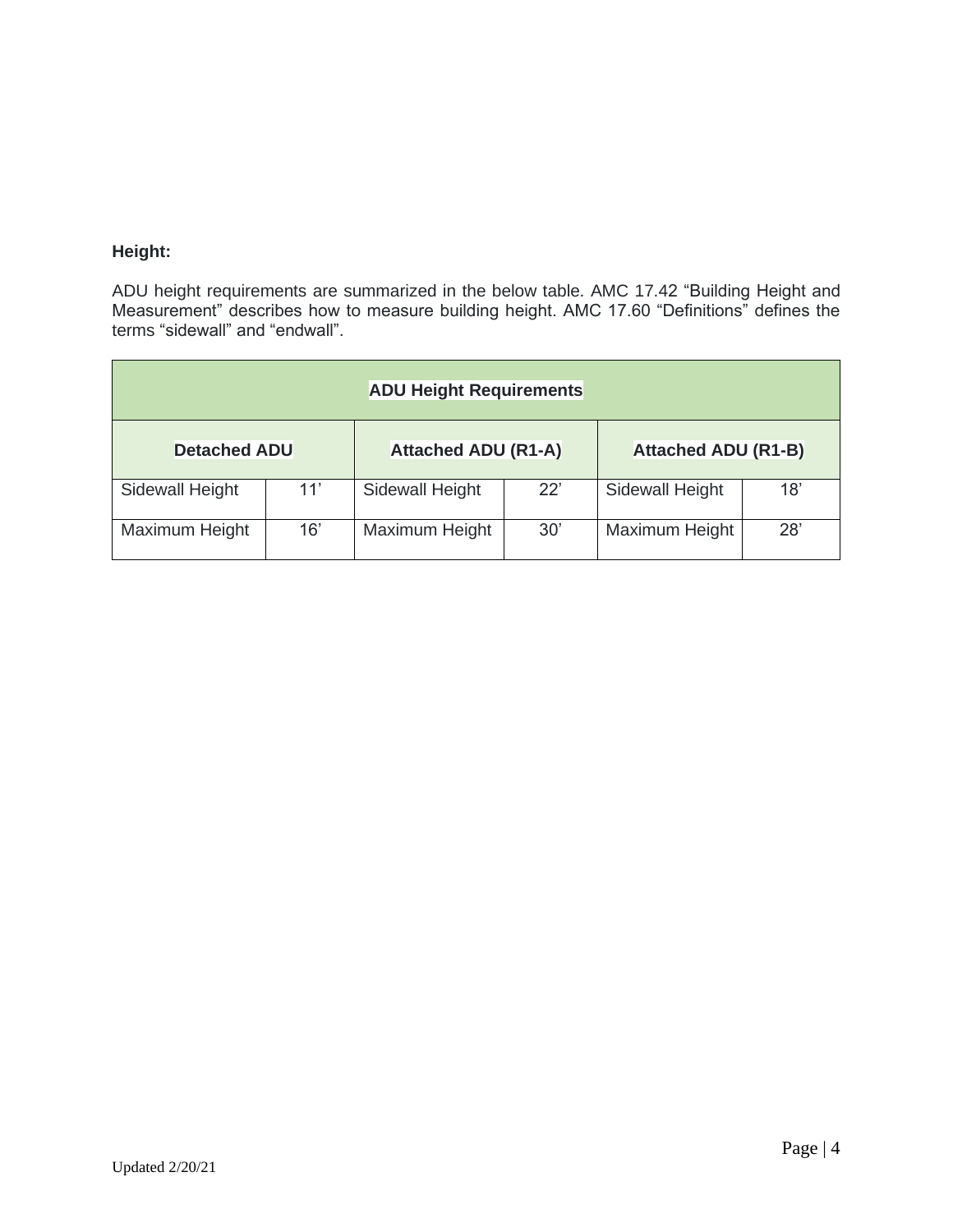## **Can you have a JADU and an ADU on the same parcel?**

Yes, every parcel in all residential zoning districts is allowed up to 1 ADU and 1 JADU.

#### **Can an ADU be constructed in a tree protection zone (TPZ)?**

In all instances, the location of any newly constructed ADU or JADU shall meet the minimum requirements in accordance with Chapter [8.10,](https://www.codepublishing.com/CA/Atherton/#!/Atherton08/Atherton0810.html#8.10) Removal of and Damage to Heritage Trees, for any existing heritage trees, including minimum TPZ standards. It is recommended you consult with the Town Arborist to assure that any required TPZ standards are being met when evaluating placement of an ADU.

#### **Does an ADU require to have its own address?**

Yes, the Building Department requires that the ADU has its own address, separate from the main residence.

#### **What is the difference between an ADU and a guest house or a pool house?**

- An ADU may be occupied for more than 30-days, must have its own address, may have the option to have separate utilities, and must have it's own kitchen, bathroom and living space. ADU's are primarily subject to standards set forth in AMC 17.52 and AMC 17.40.
- A guest house or pool house can not be occupied for more than 30 days, must share utilities with the main residence, is not required to have any combination of kitchen, bathroom or living space. Guest houses and pool houses are considered accessory buildings and subject primarily to the development standards of AMC 17.40.

#### **Can you exempt the floor area for both an ADU and a JADU?**

Yes, you can exempt allowable floor area for an ADU **and** a JADU on the same parcel.

#### **If a JADU and/ or ADU is proposed in a basement can you use the exempt floor area elsewhere on site?**

No, the exempt floor area allowed for an ADU or JADU must be utilized only for the purpose of allowing construction of an ADU and JADU and may not be "pooled" to be utilized for additional floor area elsewhere on the parcel.

#### **Is the exempt floor area of a JADU and/or Attached ADU located on the second floor of the main dwelling exempt from the allowed second floor area limitations in the R1A Zoning District?**

Yes, the exempt floor area of a JADU or an attached ADU does not count toward the maximum allowed floor area allotted for the second floor (7.5% of the lot area).

#### **Can you propose a two-story ADU or an ADU on the second level of a building?**